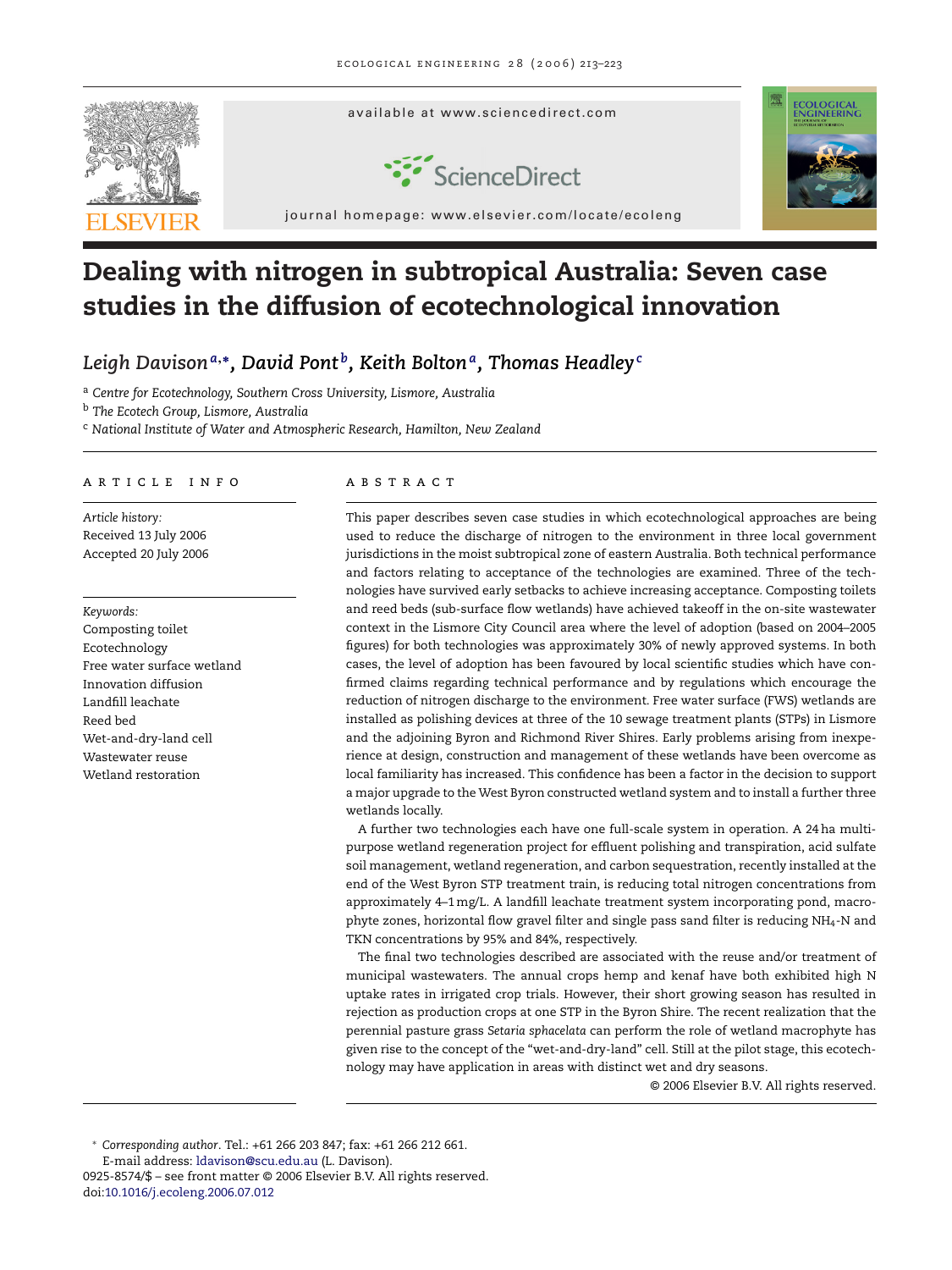## <span id="page-1-0"></span>**1. Introduction**

Recent increases in energy prices and growing unease regarding the impact of greenhouse gas emissions on the global climate system have added to existing concerns about the impact of human activity on the natural environment and the ecosystem services which it provides. Numerous authors suggest that an important component of humanity's response to these crises would be the development and deployment of innovative human support technologies that are based on ecological principles rather than more traditional energy and chemical intensive approaches [\(Mitsch and Jorgensen, 2003;](#page-10-0) [Todd et al., 2003; Reed et al., 1995\).](#page-10-0) While there is a growing list of successful examples of ecologically engineered technologies that have the potential to move human societies towards a more benign relationship with Nature, the following questions arise: (1) is the current rate of diffusion of these innovations from the "laboratory to the marketplace" sufficient to offset the combined effects of population increase and business-asusual practices on the environment? (2) if not, how can the rate of diffusion be increased? and (3) what are the factors which hinder or contribute to the rate of adoption and diffusion of environmentally benign technologies?

[Taylor et al. \(2005\)](#page-10-0) describe innovation as a process consisting of four activities: *invention*, *adoption*, *diffusion* and *learning by doing* which overlap and feed back on each other. [Rogers \(1995\)](#page-10-0) suggests that there are five attributes of an innovation which most affect its chances of adoption and subsequent diffusion. In the context of this paper these can be described as: (1) the degree to which the innovation is perceived to have a *relative advantage* over the approach that it supersedes; (2) the degree to which it is perceived to have *compatibility* with existing practices within the industry and with cultural norms within the community of potential adopters; (3) its perceived degree of *complexity* or difficulty to use; (4) its degree of*trialability* before a major commitment is made; (5) its *observability* or the degree to which existing installations are visible to potential adopters. In the context of environmental technologies *relative advantage* with respect to a number of criteria (e.g. initial and ongoing cost, reliability and predictability of performance, ability to meet certain regulatory requirements, etc.) is arguably the most important of these five attributes.

This paper is a reflection on more than a decade in which the authors have traversed the innovation pathway in the development and promotion of a number of ecotechnologies. The geographical context is three adjoining local government areas, Lismore, Byron and Richmond River located in the moist subtropical zone of the Australian state of New South Wales (NSW). This largely rural area is currently experiencing a rapid increase in population, giving rise to concerns regarding environmental impact. The Centre for Ecotechnology (CET) at Southern Cross University in Lismore engages in research and consultancy services in areas related to regional resource management and ecosystem protection. The approach of the centre to these issues is reflected in its motto "turning wastes into resources by closing cycles locally, visibly and elegantly". A major guiding principle has been the avoidance, where possible, of energy and chemical dependent processes in system designs. Inspiration for this approach comes from the emerging discipline of Ecological Engineering with its definition "... the design of sustainable ecosystems that integrate human society with the natural environment for the benefit of both" ([Mitsch and Jorgensen, 2003\).](#page-10-0) Many of the research and consultancy projects undertaken by CET staff and students in association with local companies and councils have been concerned with the protection of aquatic and marine environments from pollution by nitrogen.

In the last century, the quantity of nitrogen transferred from the atmosphere to the biosphere globally has doubled as a result of human activities such as fertiliser production and the increased use of nitrogen fixing crops in agriculture [\(Galloway, 1998\).](#page-10-0) Much of this additional nitrogen passes through human settlements to pollute aquatic and marine ecosystems via "wastewaters" or as leachates and runoff from enterprises such as farms and landfills. [Galloway \(1998\)](#page-10-0) makes the point that since 1950 the production of nitrogenous fertiliser has been directly proportional to global grain production. This suggests that, with a world population (and hence grain production) increase of a further 50% predicted by 2050, the creation of mobile, reactive nitrogen species on the planet will continue to rise.

Fig. 1 shows the processes by which nitrogen in an aqueous stream can be prevented from entering the natural environment. The first of these processes, source control, encapsulates two basic principles of waste management: (1) treat the



**Fig. 1 – Nitrogen storages, transformations and exit pathways in aqueous environments (after [Kadlec and Knight, 1996\).](#page-10-0)**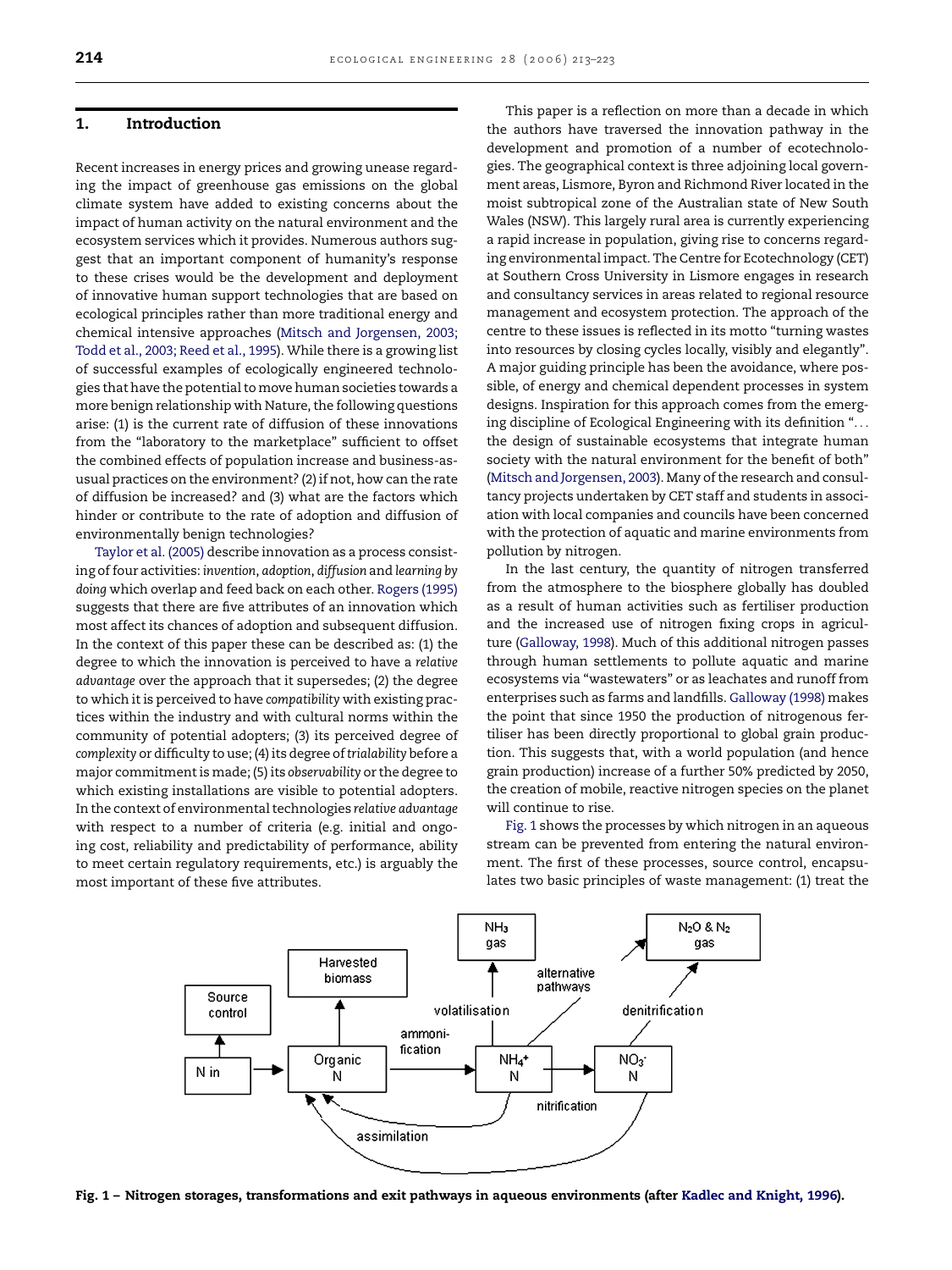problem as close to the source as possible and (2) avoid diluting effluents. In other words, where possible keep nitrogenous material in a sufficiently solid or concentrated form to be subsequently utilised in some appropriate human enterprise such as agriculture. The urine separating toilet is a technology that exemplifies this principle (e.g. [Kirchmann and Pettersson,](#page-10-0) [1995\).](#page-10-0)

[Crites et al. \(2006\)](#page-10-0) identify three generic device types that can be used for the natural treatment of effluents. These are ponds, wetlands and land application systems. In most wastewaters nitrogen exists in the reduced organic and ammonia forms (organic-N and NH4-N, respectively) due to the ambient anoxic and anaerobic conditions that normally prevail in these environments ([Fig. 1\).](#page-1-0) Sequestration of nitrogen in organic form in crops irrigated with reclaimed water followed by subsequent harvest of the biomass is becoming increasingly common ([Reed et al., 1995\).](#page-10-0) A more novel example of this pathway is provided by the advanced pond system in which nitrogen is removed as algal biomass ([Craggs et al.,](#page-10-0) [2003\).](#page-10-0) The dried algae can be used as fertiliser and soil conditioner. An exit pathway, available in waters with relatively high pH, is volatilisation as ammonia gas (NH<sub>3</sub>). This pathway can become active in nitrogen-rich aqueous environments like waste stabilisation ponds subject to pH elevation resulting from algal photosynthesis. In free water surface (FWS) and sub-surface flow (SSF) wetlands it has been assumed that most of the nitrogen removal occurs via the two stage process of nitrification (requiring aerobic conditions and some alkalinity) and denitrification (requiring anaerobic conditions and a supply of organic carbon). Denitrification can also be a significant contributor to losses of N from irrigated land application areas. A number of possible alternative pathways for the transfer of ammonia-N to the atmosphere in oxygen depleted systems such as subsurface flow wetlands have been suggested by [Tanner and Kadlec \(2003\).](#page-10-0)

The following case studies describe the development and performance of a number of ecosystem-like devices for the management of nitrogen which have been designed, built or studied by members, students and associates of the CET. An attempt is made to identify the cultural, technical, economic and regulatory factors which have either favoured or hindered the diffusion of each technology to potential adopters.

## **2. On-site wastewater management**

In the early 1990s, a number of studies demonstrated that approximately 40% of domestic on-site wastewater management systems in the coastal zone of NSW were failing ([Geary,](#page-10-0) [1992\).](#page-10-0) In response the NSW Department of Local Government introduced a set of guidelines [\(DLG et al., 1998\) w](#page-10-0)hich require all local Councils in the state to prepare an on-site sewage management strategy (OSMS) with requirements relevant to their particular geographic and climatic situation. The guidelines encourage councils to adopt an approach to land application area (LAA) sizing that not only takes account of the receiving soil's hydraulic capacity but also its ability to minimize discharge of nitrogen and phosphorus to ground and surface waters. Lismore City Council (LCC), with approximately 6000 domestic on-site systems in its rural areas, implemented an amended OSMS in 2003 after 4 years of trialling a draft strategy ([LCC, 2003\).](#page-10-0) The Strategy includes a model for sizing the system's land application area on the basis of hydraulic, total nitrogen (TN) and total phosphorus (TP) loadings. It assumes that each member of a household generates 4.2 kg of elemental nitrogen per annum. Households on allotments greater than approximately 2 ha and remote from waterways are permitted to release 15 kg of nitrogen per annum into the environment. This allowance is reduced for smaller allotments and where the land application area is closer than 100m to a waterway. The model has been programmed onto a Microsoft Excel spreadsheet and is described more fully in [McCardell et](#page-10-0) [al. \(2005\).](#page-10-0) For a typical dwelling, with combined flush toilet and greywater sources served by a septic tank and trench in the clay loam soils typical of the region, the nitrogen loading is invariably the factor which determines the LAA size. Thus householders, especially those on small allotments, may have an incentive to reduce their nitrogen export loading.

#### *2.1. Source control by composting toilet*

Source control can be an effective approach to minimising the nitrogen load in the domestic aqueous waste stream. Quoting figures from German studies, [Otterpohl et al. \(2003\)](#page-10-0) report that up to 90% of the total nitrogen in domestic wastewater has its origin in urine and faeces. As well as protecting the environment from excessive nitrogen loadings composting toilets use no water (an important fact in an area subject to extended dry periods) and create a resource which can provide a source of soil conditioning organic material and non-leachable but plant-available nutrients [\(Del Porto and Steinfeld, 1999\).](#page-10-0) Consequently, the LCC design model allows a reduction in the design nitrogen loading by a conservative 70% and the design hydraulic loading by 32% in households served by a composting toilet.

[Van der Ryn and Cowan \(1996\)](#page-10-0) cite the composting toilet as the technology that most epitomizes their five principles of ecological design. These are: (1) design solutions should be appropriate to their location; (2) account should be taken of the ecological as well as financial costs of a project; (3) the design should emulate the cyclic structure of natural systems; (4) the design of a project should evolve organically in conjunction with the community for whom it is being developed; (5) the finished project should make nature visible.

There has been considerable interest in composting toilets in the Lismore and surrounding areas for well over a decade ([Walker and Davison, 2003; McCardell et al., 2005\).](#page-10-0) Up to the end of June 2005, 394 units had been approved in the LCC area (Lismore City Council records). This figure equates to 6.5% of the total number of on-site systems in the council area and compares with a figure of approximately 0.5% for the state of NSW as a whole. Approximately 70% of these units are custom-built (i.e. not manufactured in a factory by mass production methods). Despite being designed to be insect proof it has been observed that many macro-invertebrates are sufficiently resourceful to find their way into the composting chambers of both manufactured and custom-built toilets, with the outcome being improved system operation and efficiency. These toilets therefore offer opportunities to study the phenomenon of system self-organisation that is described by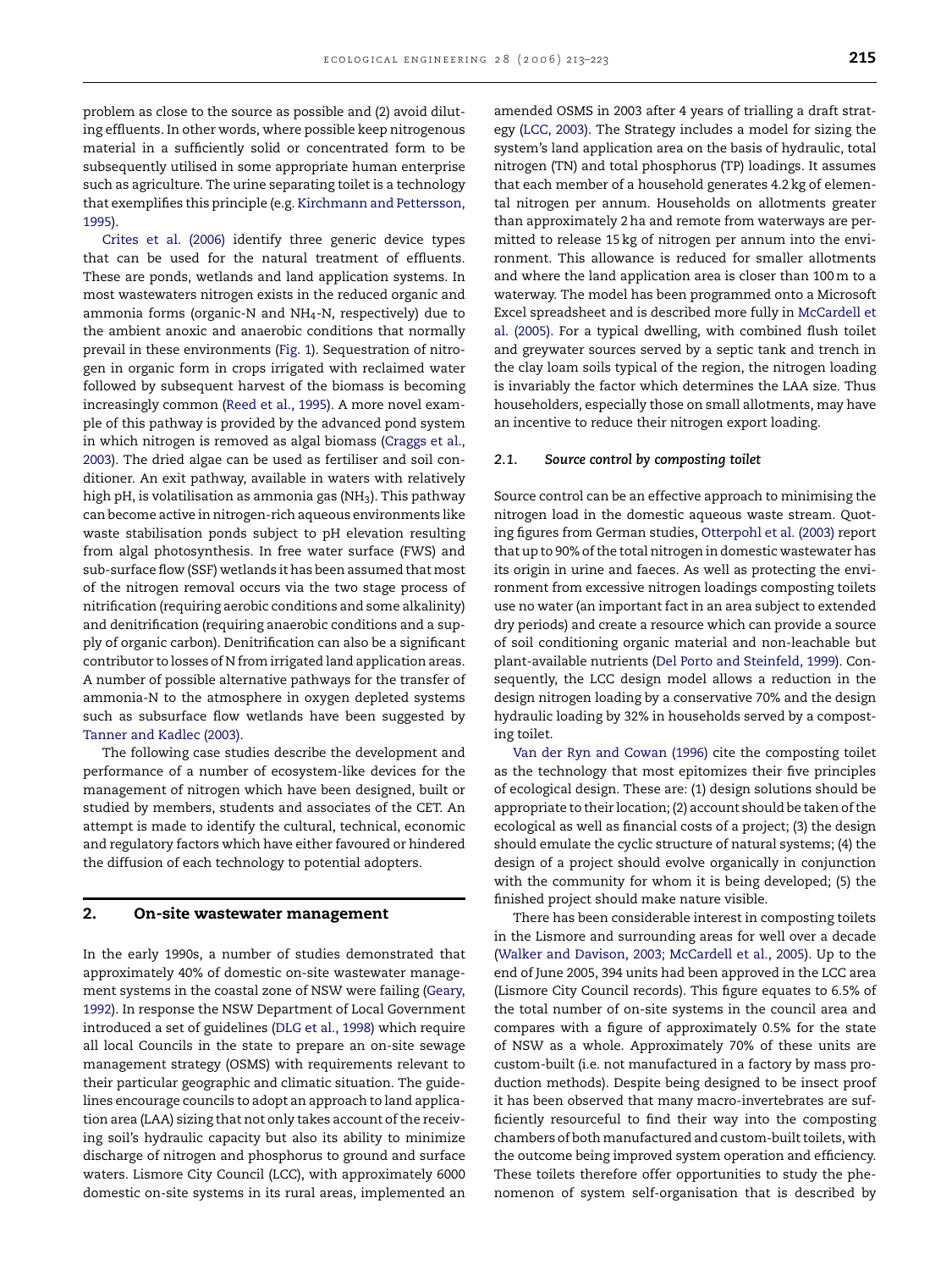<span id="page-3-0"></span>

| Table 1 – Treatment performance summary (as measured by percent reduction in concentration) from 32 studies on reed<br>beds treating four types of wastewater (after Davison et al., 2005) |                      |                         |                   |                   |                  |                    |  |  |  |
|--------------------------------------------------------------------------------------------------------------------------------------------------------------------------------------------|----------------------|-------------------------|-------------------|-------------------|------------------|--------------------|--|--|--|
| Wastewater<br>type                                                                                                                                                                         | Number of<br>studies | HRT <sup>a</sup> (days) | BOD (% reduction) | TSS (% reduction) | TN (% reduction) | FC (log reduction) |  |  |  |
| Combined                                                                                                                                                                                   | 8                    | 8.9                     | 92.5              | 88.7              | 60.2             | 2.5                |  |  |  |
| Greywater                                                                                                                                                                                  | 9                    | 5.2                     | 83.8              | 81.5              | 62.0             | 1.8                |  |  |  |
| Laundry                                                                                                                                                                                    |                      | 6.1                     | 61.2              | 82.7              | 62.4             | 0.8                |  |  |  |
| School                                                                                                                                                                                     | 8                    | 11.5                    | 74.9              | 79.3              | 38.1             | 1.7                |  |  |  |
| <sup>a</sup> Mean hydraulic residence time.                                                                                                                                                |                      |                         |                   |                   |                  |                    |  |  |  |

[Mitsch and Jorgensen \(2003\)](#page-10-0) as *the property of systems in general to reorganize themselves given an environment that is inherently unstable and non*-*homogeneous*. One of the species that has colonised a number of local composting toilet chambers is a native cockroach in the family *Balberidae* (Garry Scott, Compost Toilet Systems, Mullumbimby, personal communication). It has been observed that once a population of these cockroaches is established in a composting chamber, it plays a valuable role in physically moving, aerating and decomposing the deposited organic material, ultimately improving the rate of decomposition and compost stabilisation. The physical activity of the cockroaches can reduce the operational requirements of the systems by slowing the rate at which the heap builds up under the delivery chute. Breeding populations of these roaches have now been successfully introduced into a number of composting toilet systems (Scott, personal communication).

### *2.2. Horizontal subsurface flow wetlands (reed beds)*

The use of secondary treatment in on-site wastewater management systems is becoming increasingly common in Australia. The relevant standard [AS/NZS, 1547:2000](#page-10-0) defines a secondary treated effluent as one in which total suspended solids (TSS) and biochemical oxygen demand (BOD) are less than 30 and 20mg/L, respectively. There are a number of technologies capable of achieving these water quality levels with domestic wastewater. These include: aerated treatment systems, horizontal subsurface flow wetlands or reed beds, single pass sand filters (SPSF), and recirculating sand filters. Of these four, the reed bed has the advantage of being able to remove a significant proportion of the nitrogen load and of being totally passive (no requirement for power). In the mid 1990s, a small group of local enthusiasts and academics started to build and monitor reed beds. Table 1 summarises the results of 28 separate studies on the performance of 13 reed beds treating four different kinds of effluent [\(Davison et al., 2005\).](#page-10-0) From the perspective of TN reduction the greywater systems showed the highest removal rate (62% reduction in concentration in an average of 5.2 days). This is probably because a large proportion of greywater nitrogen is associated with settleable food particles from the kitchen sink. The low TN removal rate in the school wastewater was related to the fact that the low ratio of BOD (average 110mg/L) to TN (average 180mg/L) concentration reduced the potential for denitrification.

These results have been used to generate first order models for predicting approximate attenuation of BOD and total nitrogen (TN) as a function of hydraulic residence time ([Davison](#page-10-0) [et al., 2005\).](#page-10-0) These are plotted in Fig. 2. These reed bed performance models are incorporated into the models used by local councils in the region so that system designers can easily ascertain the effect of reed bed size on land application area size.

One of the long-term operational limitations of reed beds is the tendency for the interstices of the media to become clogged with organic solids, particularly if primary treatment is poor and an excessive solids loading is delivered to the entrance zone. Observations in a number of reed beds have highlighted how the process of self-organisation can occur in these ecological systems in order to counteract the process of clogging. Initial observations of a bed receiving greywater with high concentrations of solids, oils and grease found that after 9 years of operation a layer of humic earth-like material was present on the surface of the bed while the subsurface gravel was relatively clean and free of clogging material. Further investigations demonstrated that the bed had been naturally colonised by three species of earthworm, with the population of one in particular, *Perionyx excavatus* (Indian Blue), numbering in the thousands of individuals per square metre in the zone below the water surface [\(Davison](#page-10-0) [et al., 2005\).](#page-10-0) A mesocosm experiment demonstrated that the worms actively translocate clogging organic material from the gravel interstices and excrete it onto the bed surface above the water line, thereby prolonging the useful life of these systems [\(Davison et al., 2005\).](#page-10-0) Investigations in a number of other reed beds in the region have identified a total of six species of worm, five of which are classified as epigeic feeders, that commonly colonise reed beds. In terrestrial situations epigeic worms ingest mainly surface organic material and very little mineral soil.



**Fig. 2 – Predicted percentage of pollutant concentration remaining vs. residence time in reed beds treating domestic wastewater (***source***: [Davison et al., 2005\).](#page-10-0)**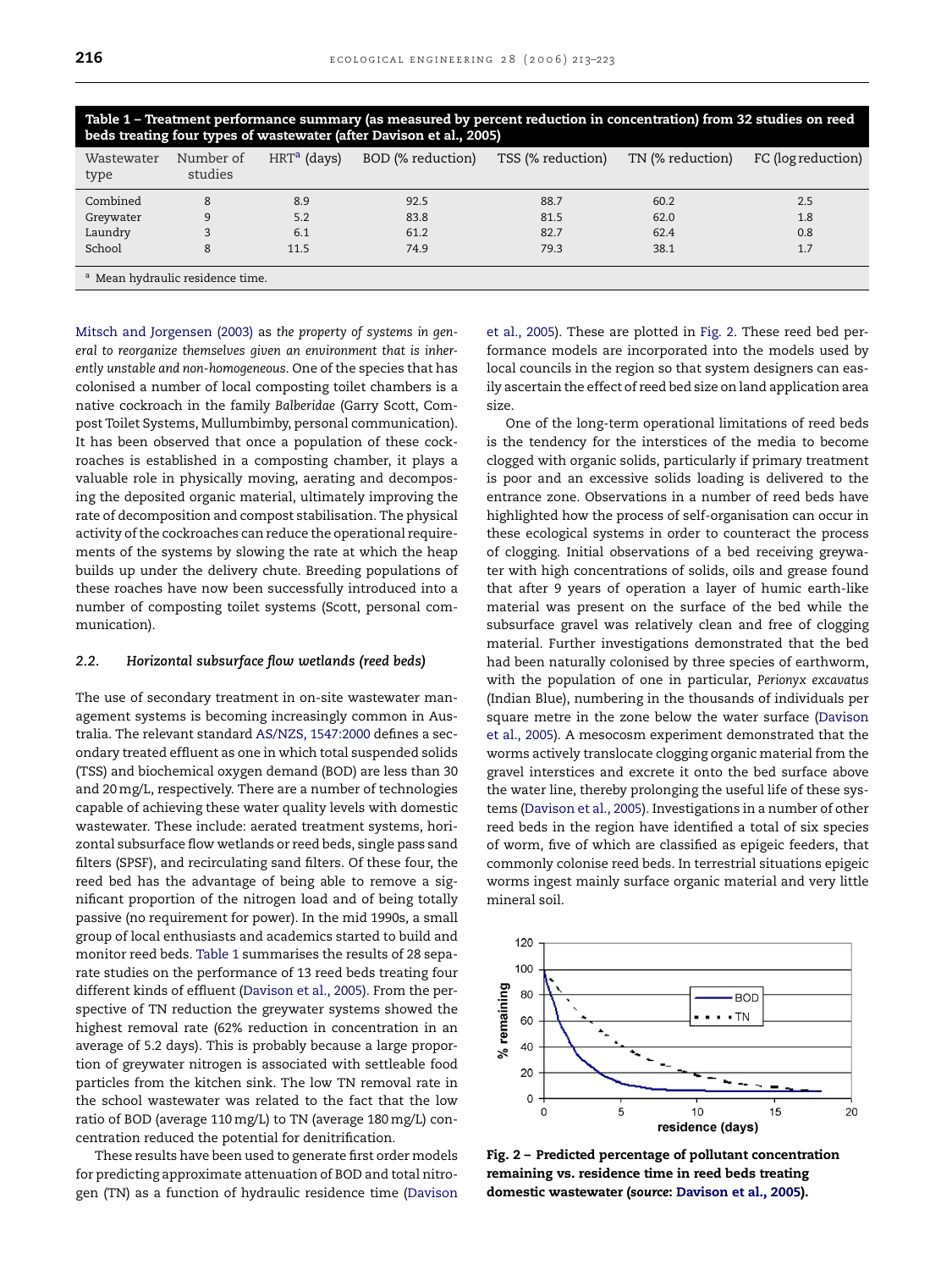<span id="page-4-0"></span>One problem associated with the transfer of reed bed technology has related to the quality of work on the part of installers. This has been partly overcome by running workshops and technical tours to highlight the good and bad points of existing systems. There has been a major issue in relation to the use of flexible membranes to line the beds. A number of these have been punctured by macrophyte roots and in one case a tree root had invaded a bed. The problem has been overcome by developing a purpose-built semi-rigid rotationally moulded medium density polyethylene (MDPE) tub approximately  $3m \times 2m \times 0.65m$  deep which is manufactured locally. The secondary treatment needs of a typical household are usually met by a reed bed system consisting of two or three of these tubs. This simple technological development has substantially increased the level of confidence that local regulators have in the technology and this has played a key role in its successful adoption and acceptance in the region.

#### **3. Centralised wastewater management**

In Australia, the disposal of secondary treated municipal wastewater to surface waters has been a traditional engineering practice that has led to widespread environmental impacts, particularly in estuarine and marine waters where nitrogen inputs favour algal bloom formation leading to oxygen depletion and associated changes in ecological structure [\(Eyre and Pont, 2003\).](#page-10-0) The disposal approach has fallen out of favour over the last decade, with more environmentally sound strategies now being encouraged by regulation and policy development. A four-fold strategy developed in the 1990s, based on the National Water Quality Management Strategy ([ANZECC and ARMCANZ, 1994\),](#page-10-0) includes: (1) gradual introduction of Biological Nutrient Removal plants which has resulted in higher technology and treatment performance but increased capital and maintenance costs; (2) encouragement of wastewater reuse, mainly in agricultural irrigation schemes; (3) ecosystem-based treatment devices such as constructed wetlands and larger wetlands rehabilitated from agricultural land use.

#### *3.1. Free water surface (FWS) wetlands*

Many first-generation Australian constructed wetlands were designed and built during the early 1990s with the limited knowledge available at the time. Consequently a number of common problems developed in relation to maintenance of aquatic plant health, hydraulic management, and operation and maintenance issues. The poorer than expected effluent quality and high operating costs have led to a level of disappointment with the technology amongst regulators and sewage engineers. FWS wetlands installed at the sewage treatment plants (STPs) at South Lismore and the neighbouring town of Casino in the Richmond River Shire in the early 1990s experienced effluent quality compliance violations, and the respective councils commissioned rehabilitation work. One of the authors (Pont) undertook an initial assessment followed by work proposals, then a weekly regime of inspections, liaison with STP operators, physical planting, and weed control. Rehabilitation of both wetlands proceeded broadly in paral-



**Fig. 3 – Casino wetland layout.**

lel, with lessons learned in one wetland being applied to the other.

## *3.1.1. Casino free water surface wetland*

The Casino wetland of 3 ha receives effluent (about 2.5 ML/day) from a trickling filter plant with added aeration tanks followed by a 4 ha pond (Fig. 3). The wetland was originally designed and built in about 1990 to operate at a constant depth of 200mm, regulated by weirs of gravel that, although designed to be permeable, were causing effluent to back up, increasing the water depth to about 400–500mm and leading to the ultimate dieback of wetland vegetation. The wetland was drained in early 2000 and replanted over 2 years mainly with *Typha orientalis* and *Bolboschoenus fluviatilis*. The slightly uneven cell floors were generally left unchanged. The original inlet structures were single pipes to individual cells which introduced inflowing wastewater in concentrated jets, leading to shortcircuiting, plant dieback, and scouring of sediments, while outlets were shallow flows over the gravel weirs. Inlet structures of "perforated pipes" were installed across the heads of the inlet cells to distribute effluent and prevent scouring flows, along with multiple outlet pipes in the virtually impermeable gravel berms to encourage flow spreading and optimal contact with plant surfaces. Average operational depth is now 100–200mm, with periodic drying of alternating cells by closing of inlet valves. The hydraulic residence time (HRT) of wastewater in the vegetated wetland cells is generally less than 1 day. By early 2004, the Casino wetland had reached full vegetation cover with a substantial litter layer.

The main management tool is the alternate application of effluent to the three flowpaths on a seasonal basis. Three months of application to two of the flowpaths, followed by 1-month drying, has been found sustainable and effective in oxidising accumulated wastewater residues and maintaining plant health. Operators have been successfully trained in assessment of plant health and have proven capable of effectively managing water levels in order to maintain vegetation vigour and cover.

[Fig. 4](#page-5-0) presents mean effluent TN concentrations from the Casino wetland system for each year over 8 years (prerehabilitation to present). It is thought that the addition of aeration to the STP in about 1998 resulted in better nitrification in the treatment plant, with subsequent denitrification in the shallow unvegetated ponds from 1999 to 2000. The rehabilitating wetland began to increase denitrification in 2001,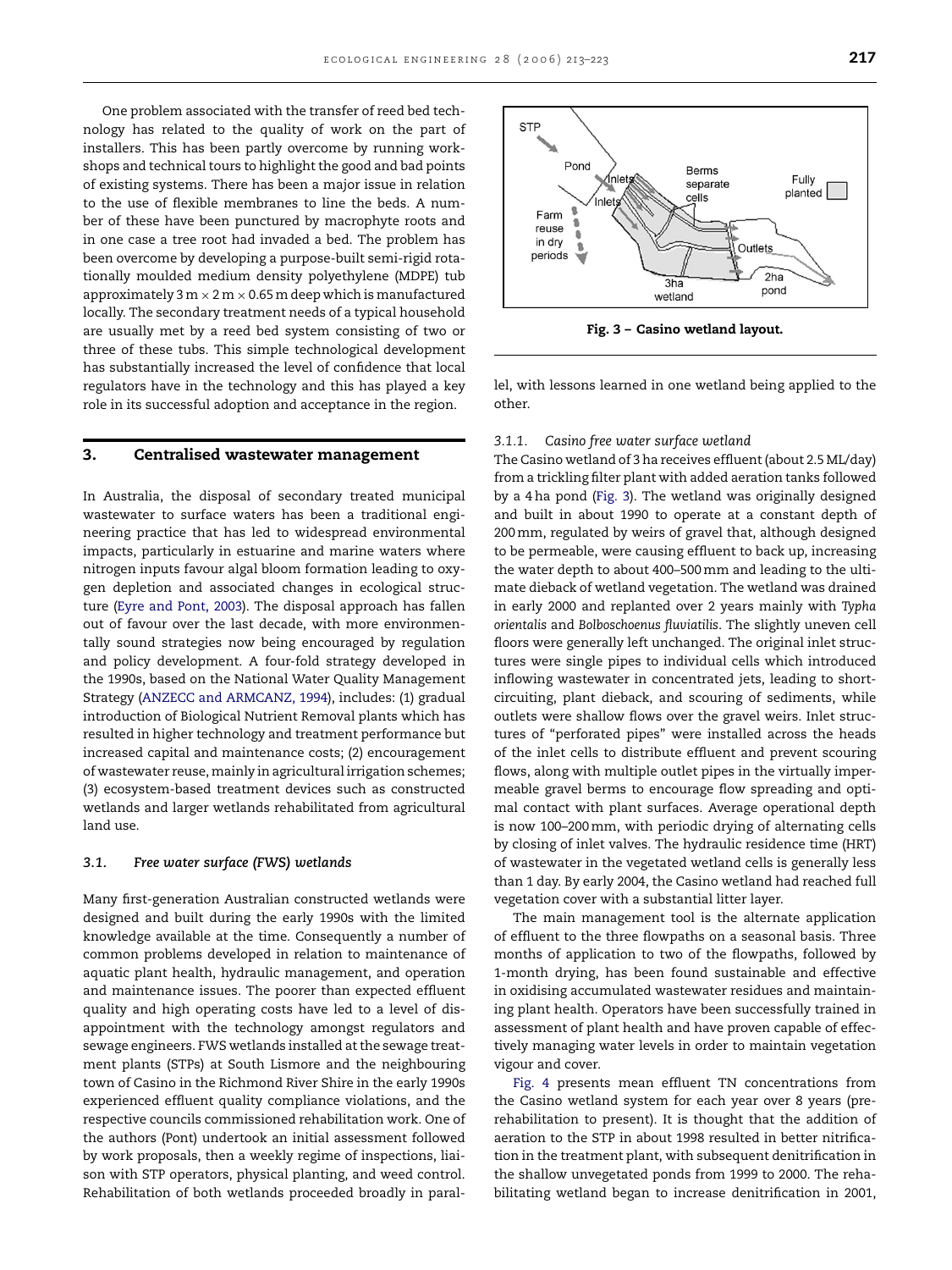<span id="page-5-0"></span>

**Fig. 4 – Mean annual outlet concentrations of TSS, TN and BOD5 at Casino, 1998–2005 based on bi-weekly compliance monitoring.**



**Fig. 5 – South Lismore FWS constructed wetland layout.**

with consequent declining TN concentrations as the wetland matured. Mean TSS concentrations declined similarly over the 4-year period following the beginning of rehabilitation (37 mg/L in 2000 to 7.3 mg/L in 2004), while BOD<sub>5</sub> remained at about 5–6mg/L throughout.

#### *3.1.2. South Lismore free water surface wetland*

The South Lismore STP receives flows of 3.5–20 ML/day from 20,000 pe and consists of a trickling filter system followed by a 12 ha pond–wetland system. The 12 ha area (Fig. 5), originally intended to be a six-cell FWS wetland system, was added to the STP in 1994–1995. However, due to deep depressions in cell floors, outlets being positioned too high for effective drainage, accumulation of organic sediments, and excessive numbers of waterfowl, early macrophyte plantings failed and the system came to resemble a series of ponds. The triangular shape of Cells 5 and 6 also presented hydraulic difficulties as velocity and depth both increase towards the outlets. The rehabilitation work in Cells 5 and 6 consisted of 2 years of preliminary observations and trials of plantings and flow changes, followed by dry season drainage and earthworks to address unfavourable slope and lack of drainage capacity. Cell 5 work



**Fig. 6 – TN outlet concentrations at South Lismore STP, 2003–2005.**

began in 2002, and Cell 6 in 2003. The outlets were lowered by 900mm. The author (Pont) visited weekly, carrying out the same operations as at Casino, i.e. working co-operatively with STP operators on flow management, ongoing trials of wetland plant species, weed control (small-scale application of herbicide to targeted weeds in the early phase), and protection of core plantings against waterbird damage. Wire netting cages were used on core rhizomatous plants in this case to exclude waterfowl that pluck seedlings from the sediment. The objective was the creation of a healthy, diverse, carbonrich vegetated ecosystem as described by [Wetzel \(2001\)](#page-10-0) who states that the most effective wetland ecosystems "are those that possess maximum biodiversity of higher aquatic plants and periphyton associated with the living and dead plant tis- $SUB''$ 

Fig. 6 presents the total nitrogen record from the earliest available compliance data, in October 2003 when the wetland was established and beginning to mature, to early 2005. TN concentration is low in the early 'uptake phase' of wetland establishment when plants and soils are assimilating nutrients in rapidly growing stems and roots, with background denitrification probably slowly increasing in efficiency. TN spikes occurred in winter and during rainfall events when flows increased from dry weather rates of 3.5–20 ML/day or more.

A 1-month trial was conducted on Cell 5 in November 2003. Table 2 shows the effect of passage through the planted wetland cells. pH drops from its elevated level of 8.6 down to 7.6. The TSS resulting from algal biomass accumulated in the pond cell is reduced from 74 to 1.8mg/L in the wetland while BOD drops from 9.4 to 0.7mg/L. TN continues to decrease in the planted wetland cell, falling from 5.4 to 1.0mg/L.

#### *3.2. Multipurpose wetland restoration*

Byron Bay is a coastal town to the east of Lismore with a major tourist industry and a history of serious environmental

| Table 2 - Cell 5 South Lismore STP, influent and effluent concentrations, November 2003               |     |            |               |          |             |                 |                                  |  |  |
|-------------------------------------------------------------------------------------------------------|-----|------------|---------------|----------|-------------|-----------------|----------------------------------|--|--|
|                                                                                                       |     |            |               |          |             |                 |                                  |  |  |
|                                                                                                       | рH  | TSS (mg/L) | $BOD5$ (mg/L) | TP(mg/L) | $TN$ (mg/L) | $NH_4-N$ (mg/L) | Faecal coliforms<br>(cfu/100 mL) |  |  |
| Wetland inlet                                                                                         | 8.6 | 74         | 9.4           | 2.8      | 5.4         | 0.7             | 1225                             |  |  |
| Wetland outlet                                                                                        | 7.6 | 1.8        | 0.7           | 0.2      | 1.0         | 0.02            | 465                              |  |  |
| Source: Lismore City Council monitoring; 1-month trial; daily sampling excluding weekends: $n = 20$ . |     |            |               |          |             |                 |                                  |  |  |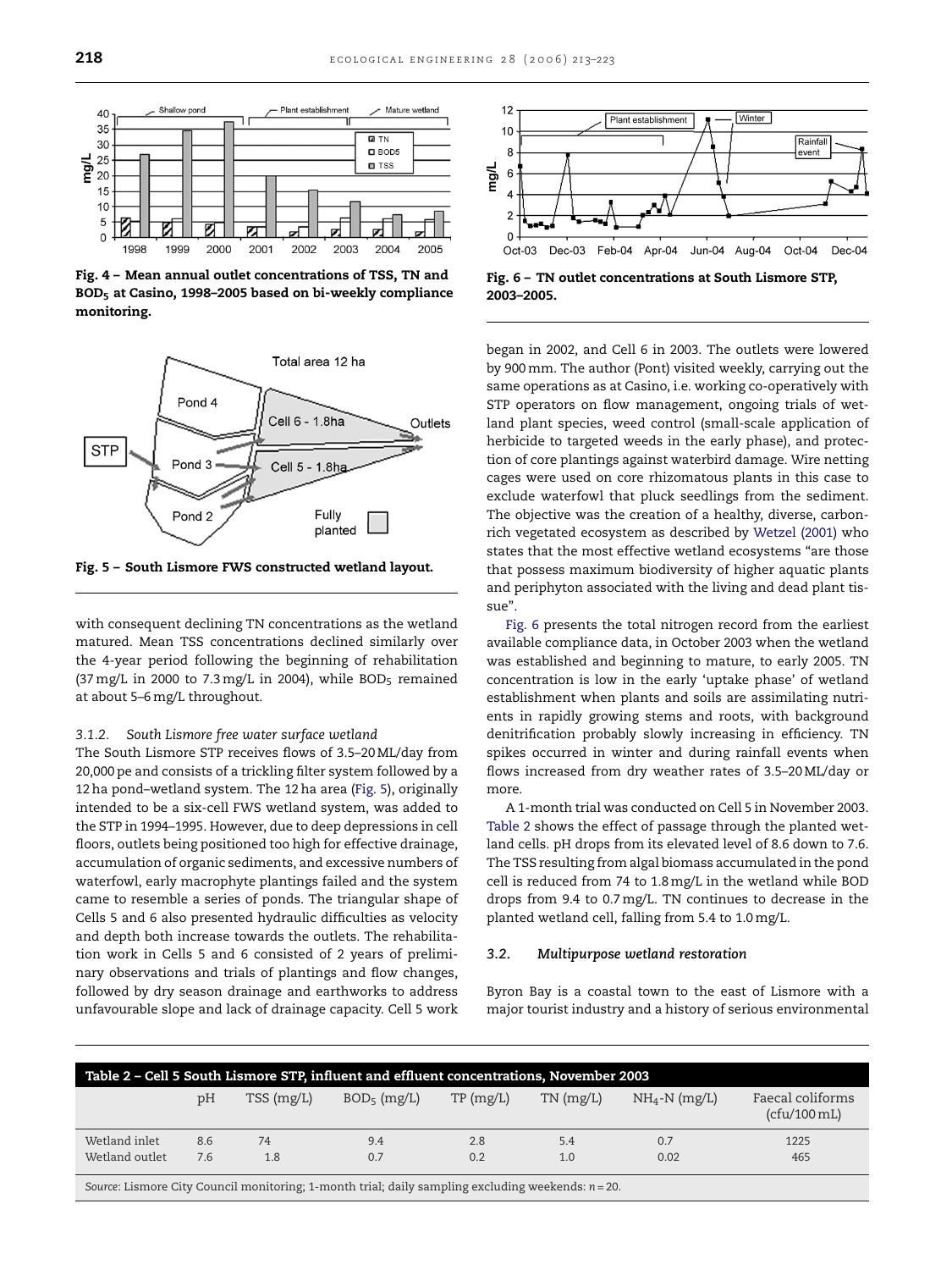problems caused by effluent disposal, wetland destruction, and acid sulphate soil disturbance. In response to these problems, more than 500,000 *Melaleuca quinquenervia* trees were hand planted between 2001 and 2004 in a 24 ha effluent reuse wetland which is irrigated with tertiary treated sewage at a rate of up to 8mm/day. Its primary functions are: (1) effluent polishing and transpiration; (2) acid sulfate soil management through water table control; (3) wetland regeneration, to increase ecological integrity; (4) carbon sequestration, through biomass and peat production [\(Bolton, 2004\).](#page-10-0) One of the core aims of Byron Bay's sewage management strategy is to ensure that there is no net increase in nitrogen input into the local Belongil Estuary as a result of increased sewage flows. Consequently nitrogen dynamics were an important consideration in the associated study. The 1.5m deep peat soil, which accreted during the last 6000 years from organic material deposition from a previous natural *M. quinquenervia* wetland, was found to be a major nitrogen sink, containing 15,600 kg of nitrogen per hectare in the top 50 cm of the peat layer. Thus an important research question was "will the peat liberate nitrogen to the effluent, causing nitrogen contamination of the estuary?" It was found that less than 1% of the nitrogen was in plant available form, suggesting that the peat retained rather than liberated nitrogen. To more directly assess the research question, nitrogen concentrations were analysed in the influent (fortnightly), groundwater (quarterly in 35 locations), and drains (quarterly) during the first 3 years of application. Fig. 7 shows that total nitrogen concentrations decreased throughout the treatment train, from an average of >4mg/L in the influent to <1mg/L of TN (mostly in organic form) in the outlet of the drain.

#### *3.3. Agricultural reuse of municipal wastewater*

 $4.5$ 

 $3.5$ 

3  $2.5$  $\overline{2}$  $1.5$  $\overline{1}$ z  $0.5$  $\Omega$ 

concentration (mg/L)

While constructed wetlands are essentially an environmental protection measure, they do not make use of the water and nutrients for human purposes. Land application of treated effluent is increasingly being investigated and practised as a reuse option. The major issues most likely to present difficulties with this approach are excessive nitrate leaching and salinity ([Bond, 1998\).](#page-10-0) In the high rainfall region of north eastern New South Wales, salinity is not likely to be a significant

NOx-N

## **Fig. 7 – Average nitrogen concentrations and speciation in influent, groundwater and drainwater in the Byron multipurpose wetland from 2001 to 2004.**

NH4-N

**TN** 

**Table 3 – N input via effluent application and N uptake through biomass sequestration during the growth cycle of kenaf (130 days) and hemp (110 days) [\(McKenzie,](#page-10-0) [2004\)](#page-10-0)**

|                                | N input via<br>effluent<br>(kg N/ha) | N uptake<br>in biomass<br>(kgN/ha) | N input<br>from soil<br>reserves<br>(kg N/ha) |  |
|--------------------------------|--------------------------------------|------------------------------------|-----------------------------------------------|--|
| Kenaf                          |                                      |                                    |                                               |  |
| $0 \,\mathrm{mm}/\mathrm{day}$ | $\Omega$                             | 150                                | 150                                           |  |
| 2 mm/day                       | 56                                   | 196                                | 140                                           |  |
| 8 mm/day                       | 223                                  | 311                                | 88                                            |  |
| 16 mm/day                      | 445                                  | 509                                | 64                                            |  |
| Hemp                           |                                      |                                    |                                               |  |
| $0 \,\mathrm{mm}/\mathrm{day}$ | $\Omega$                             | 147                                | 147                                           |  |
| 8 mm/day                       | 202                                  | 239                                | 37                                            |  |

problem for crops due to leaching of salts, especially during the summer and autumn periods of very high rainfall. Nitrate leaching on the other hand may threaten the quality of groundwater and ultimately exacerbate eutrophication of waterways.

Bangalow is a rapidly growing village in the Byron Shire with a small sewage treatment plant servicing the village. It is anticipated that sewage flows will increase from current levels (around 250 kL/day) to 600 kL/day within the next 15 years. As part of the proposed upgrade of Bangalow's sewage treatment infrastructure, Byron Shire Council purchased a 32 ha parcel of land directly adjacent to the sewage treatment plant to trial effluent irrigation of agricultural crops with a view to reducing dry weather discharge to local waterways. The local soil, a red Ferrosol, high in aluminium and iron oxides, is well known for its high phosphorus retention capacity, however, it has little nitrogen retention capability leading to concern about nitrogen leaching to groundwater. In order to investigate nitrogen dynamics two annual fibre crops – kenaf (*Hibiscus cannabinus*) and hemp (*Cannabis sativa*) – were planted on approximately 1 ha of the site and irrigated with secondary treated effluent (average N concentration 14mg/L) via pressurised dripper lines at rates of 0, 2, 8 and 16mm/day. Nitrogen concentrations in effluent and plant biomass of the two annual fibre crops were monitored. Both crops showed extremely high uptake rates with the most heavily irrigated kenaf plot extracting N at a rate of over 500 kg/ha during its 130 day growing season (Table 3). In all six trial plots the uptake of N by the crop exceeded the amount applied, with the difference being supplied by drawdown on soil N reserves. While the N removal capacity of these annual crops is high, their short growing season makes them unsuitable for year round effluent reuse and Byron Shire Council is now pursuing reuse options with perennial plants.

A second crop trial is being conducted at Mullumbimby, also in the Byron Shire. This trial is exploring the reuse potential of the naturalised pasture species *Setaria sphacelata*, a clumping grass which grows to 2m, is attractive to cattle and is suitable for baling as hay or straw. Setaria has the advantage of being a perennial crop with a 9-month growing season in the local climate. In this instance secondary treated sewage was applied to the Setaria plots at two TN concentrations (10 and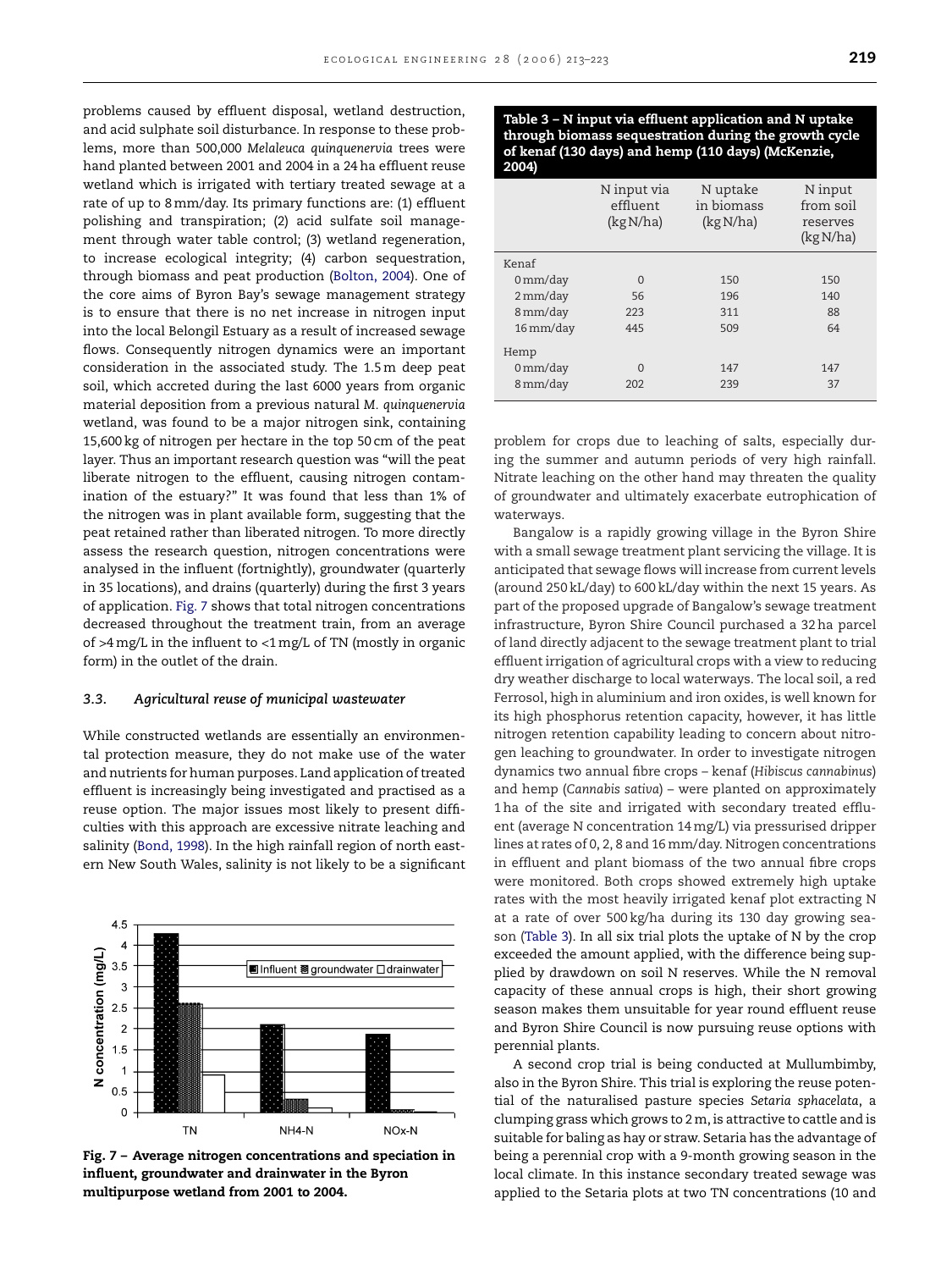

| N concentration $(mg/L)$ | Harvest interval (kg/ha day) |          |  |  |
|--------------------------|------------------------------|----------|--|--|
|                          | 1 month                      | 3 months |  |  |
| 10                       | 0.83                         | 0.1      |  |  |
| 25                       | 332                          | 18       |  |  |

25mg/L). Under a monthly harvesting regime the Setaria crop took up nitrogen at a daily rate of 3.32 kg/ha (Table 4) while releasing only 0.046 kg/ha to downward drainage. The trials, carried out under optimum growing conditions, indicate that Setaria may be capable of an annual TN removal rate of up to 500 kg/ha.

An additional useful property of Setaria is its capacity to tolerate saturation and inundation for long periods. When it was noticed that this species had colonised a disused wetland cell at a local sewage treatment plant the cell was put back into operation and a 2-month trial was conducted with the cell running at a depth of 12 cm and a residence time of 1.5 days. The cell yielded removal efficiencies for BOD, faecal coliforms and TN comparable to those obtained with standard wetland plants.

#### *3.4. Wet-and-dry-land cell*

Large-scale reuse of treated sewage is logical and laudable but can be impractical in high rainfall areas such as the subtropics where deficit irrigation is mandated. The realisation that Setaria can perform well as both an agricultural reuse crop and wetland macrophyte has raised the possibility of creating cells that can perform either of these functions according to season. A suitably engineered cell planted to Setaria could be operated as a wetland in the rainy season to polish effluent prior to discharge to the environment. In the dry season it could function as a conventional reuse crop, turning water and nutrients into hay. A pilot scale trial is currently under way to accurately assess the pollutant removal rates of Setaria cells in wetland mode. *Phragmites australis*, a wetland plant that copes well with unsaturated soils and is attractive to cattle is also being trialled.

## **4. Landfill leachate**

Leachate from solid waste landfills is formed by rainfall and runoff water percolating through the waste material. Various contaminants enter the leachate solution as it moves through the waste pile. As a result of the decomposition of organic wastes, landfill leachate tends to contain very high concentrations of ammonia-N ([McBean and Rovers, 1999\).](#page-10-0) Leachate from Lismore City Council's Waste Facility generates leachate flows averaging 40 kL/day with ammonia-N concentrations as high as 800mg/L. The Waste Facility site has very little land available for irrigation but is adjacent to a sewage treatment plant. One option for dealing with the leachate ammonia problem was to nitrify the ammonia-N and to discharge it into the anaerobic, carbon-rich raw sewage at the front end of the sewage treatment plant to accomplish the denitrification step. As the capacity of ponds to reduce N concentrations is well documented ([Maehlum, 1995\)](#page-10-0) a leachate storage and treatment system consisting of a pond and vertical flow aerobic sand filter was designed with a view to reducing ammonia concentrations then nitrifying remaining ammonia prior to discharging it into the front end of the sewage treatment plant.

The system is depicted schematically in Fig. 8. Leachate from the landfill is intercepted in a trench and pumped to the storage pond (average depth ∼0.7m). It was decided at the design stage to improve pond hydraulic efficiency and potential for treatment performance by installing two macrophyte berms to create a three-cell structure. In order to protect the sand filter against clogging by algal biomass a gravel filter (later planted with wetland macrophytes in April 2006 after the study described below) was installed. The pond was completed in July 2004 and the sand filter in January 2005. Weekly grab samples were taken from the six points shown in Fig. 8 from 4th March to 24th June 2005. Pond pH varied from 7.8 to 9.8 with an average of 8.6. Water temperature fell from a high of 23 ◦C at the start of the trial to 15 ◦C at the final sample. Hydraulic loading rate to the sand filter averaged 94mm/day.

[Table 5](#page-8-0) contains concentrations for selected water quality parameters through the treatment train. The reduction in concentration from point 1 to point 2 is a result of dilution of the leachate by stormwater runoff from the landfill surface. The system removal efficiencies in column 8 of [Table 5](#page-8-0) are therefore calculated with respect to point 2 adjacent to the pond inlet (Fig. 8). Ammonia-N removal by the entire pond-



**Fig. 8 – Leachate pond and vertical flow sand filter showing sampling points.**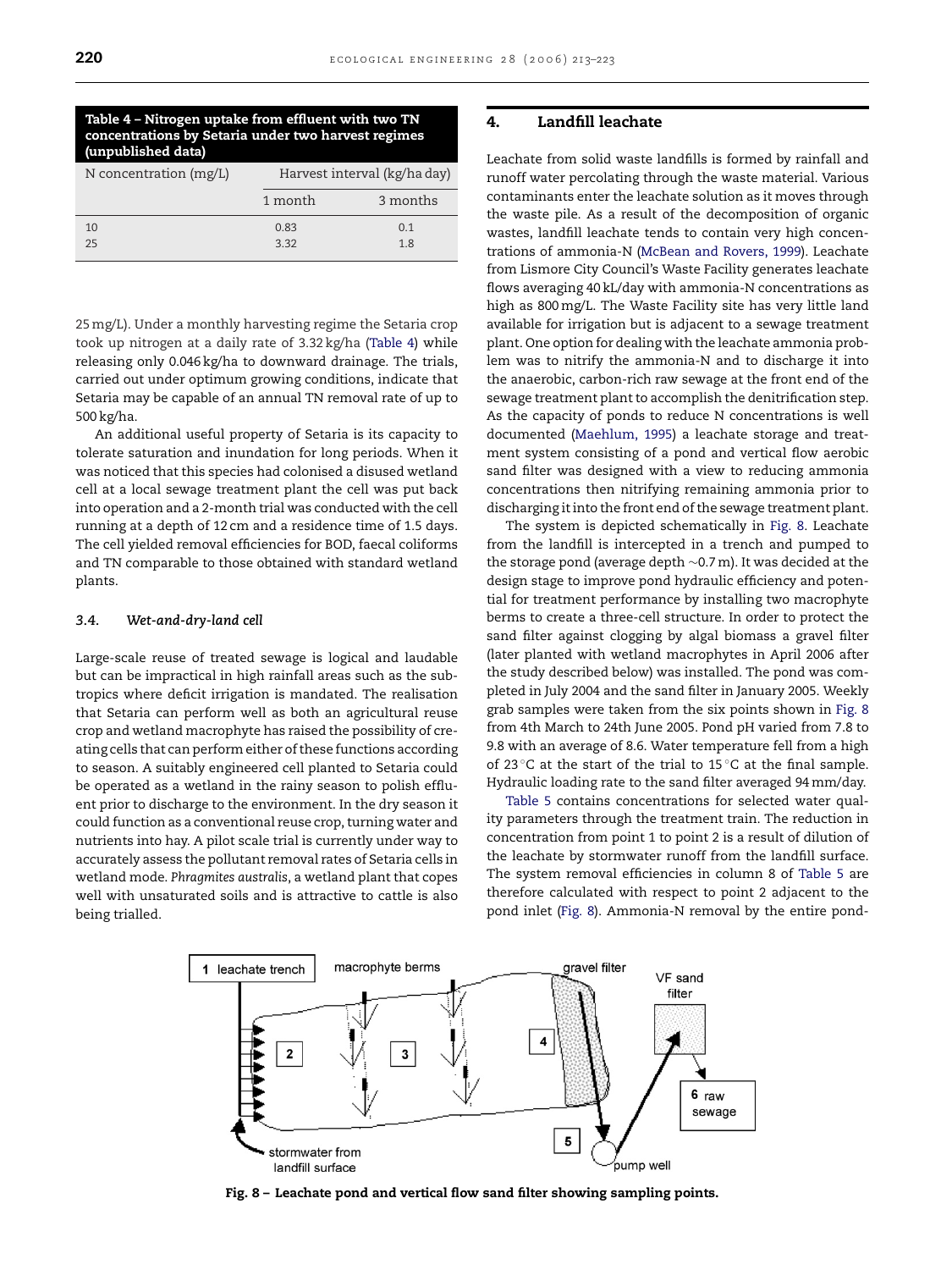<span id="page-8-0"></span>

| Table 5 – Selected average water quality concentrations (mg/L) in leachate treatment train from weekly grab samples 4<br>March to 24 June 2005 ( $n = 15$ , unpublished data) |                        |                         |                   |                            |                    |                          |                         |  |
|-------------------------------------------------------------------------------------------------------------------------------------------------------------------------------|------------------------|-------------------------|-------------------|----------------------------|--------------------|--------------------------|-------------------------|--|
|                                                                                                                                                                               | (1) Leachate<br>trench | $(2)$ Pond nr.<br>inlet | $(3)$ Mid<br>pond | (4) Gravel<br>filter inlet | $(5)$ Pump<br>well | (6) After sand<br>filter | % removal<br>efficiency |  |
| <b>TKN</b>                                                                                                                                                                    | 306.7                  | 75.2                    | 54.7              | 47.0                       | 40.8               | 12.0                     | 84                      |  |
| Ammonia-N                                                                                                                                                                     | 147.2                  | 43.9                    | 32.8              | 29.7                       | 27.9               | 2.4                      | 95                      |  |
| Nitrate-N                                                                                                                                                                     | 0.6                    | 0.3                     | 0.3               | 0.3                        | 0.3                | 57.9                     |                         |  |
| <b>BOD</b>                                                                                                                                                                    | 69.3                   | 42.0                    | 38.0              | 45.3                       | 26.9               | 15.3                     | 64                      |  |
| Chlorophyll a                                                                                                                                                                 | 0.05                   | 0.66                    | 0.77              | 0.75                       | 0.41               | 0.18                     | 72                      |  |

filter system is 95% and for the filter alone it is 91%. During the ∼100 day passage through the pond TKN and ammonia-N concentrations declined by 18.2 and 14.2mg/L, respectively. The corresponding figures for the 3-day passage through the gravel bed yielded reductions of 6.2 and 1.8mg/L, respectively. The high pond pH suggests that the major N exit pathway there is via volatilisation. The reduction of Chlorophyll a in the gravel bed and the high reduction in TKN relative to ammonia-N indicates that filtration of algal biomass is the major N removal pathway in that device. Final concentrations of ammonia-N and TKN at 2.4 and 12.0mg/L, respectively, are well below the compliance limits of 50 and 100mg/L set by the NSW EPA.

## **5. Discussion—issues in technology transfer**

This section examines the ecotechnologies described above from the perspective of their rate of diffusion into their respective adopter populations.

#### *5.1. Household–level technologies*

Table 6 shows annual figures for on-site wastewater management system approvals in Lismore for the 5 years to 30th June 2005 categorised according to major system components. Single pass sand filters are regarded locally as an ecotechnology as they are often loaded passively, in the typically hilly terrain, using a dosing siphon. In common with aerated systems they merely nitrify nitrogen and hence are mostly used to remove BOD and solids from greywater. Of most interest in Table 6 is the fact that systems containing an ecotechnology increased from 5% of the total approvals in 2001 to over 50% in 2005.

Composting toilets, already a relatively well-established approach to sanitation in the area by 2000, continued to perform well and, by 2005, had overtaken aerated systems in level of adoption (Table 6). Surveys indicate that the major motivation for adoption by early adopters was overwhelmingly for reasons of resource conservation and environmental protection ([Pollard et al., 1997; Walker and Davison, 2003\).](#page-10-0) The fact that the Lismore region consistently returns one of the highest proportions of "Green Party" votes in State and Federal Government elections indicates that a significant percentage of the local population places a high priority on these values. During the 1980s and early 1990s, when innovators and early adopters were experimenting with custom built composting toilet designs, local government regulators demonstrated a tolerant attitude and a small group of competent local contractors emerged. An important factor in gaining regulatory acceptance for these toilets was a study on the effect of seven composting toilets (six of them custom-built) on helminth survival during passage through the composting chamber. The study concluded that: "the systems are in fact working with respect to the destruction of parasites and commensals" and that the humus/end product was also most likely free of bacterial and protozoan pathogens ([Safton, 1993\).](#page-10-0) Partly as a result of this study, the [NSW Health Department \(1997\)](#page-10-0) issued guidelines for the approval of composting toilets (including custombuilt units) in the state. These guidelines formed the basis for the current national standard [AS/NZS, 1546.2:2001.](#page-10-0)

From small beginnings in the late 1990s, reed beds increased steadily to 11 approvals in 2004 before taking off in 2005 with 31 approvals (Table 6). In terms of *relative advantage*, a number of factors support the reed bed as the favoured secondary treatment technology. Unlike the mechanically driven aerated system the reed bed does not require power, has

| Table 6 – Annual approvals for on-site wastewater management systems in Lismore for 5 years to 30 June 2005 |           |                |           |           |           |          |  |
|-------------------------------------------------------------------------------------------------------------|-----------|----------------|-----------|-----------|-----------|----------|--|
| Technology                                                                                                  |           | Overall total  |           |           |           |          |  |
|                                                                                                             | June 2001 | June 2002      | June 2003 | June 2004 | June 2005 | approved |  |
| Aerated system                                                                                              | 27        | 39             | 45        | 26        | 26        | 452      |  |
| Single pass sand filter <sup>a</sup>                                                                        |           | $\overline{2}$ | 2         | 5         | 11        | 20       |  |
| Reed bed <sup>a</sup>                                                                                       |           |                | 8         | 11        | 31        | 80       |  |
| Compost toilet <sup>a</sup>                                                                                 | 16        | 19             | 36        | 20        | 29        | 394      |  |
| All systems                                                                                                 | 364       | 400            | 597       | 140       | 104       | 6021     |  |
| Ecotechnologies as % of total                                                                               | 4.9       | 7.0            | 7.7       | 25.7      | 51.9      |          |  |
| Source: Lismore City Council data.                                                                          |           |                |           |           |           |          |  |
| <sup>a</sup> Indicates an ecotechnology.                                                                    |           |                |           |           |           |          |  |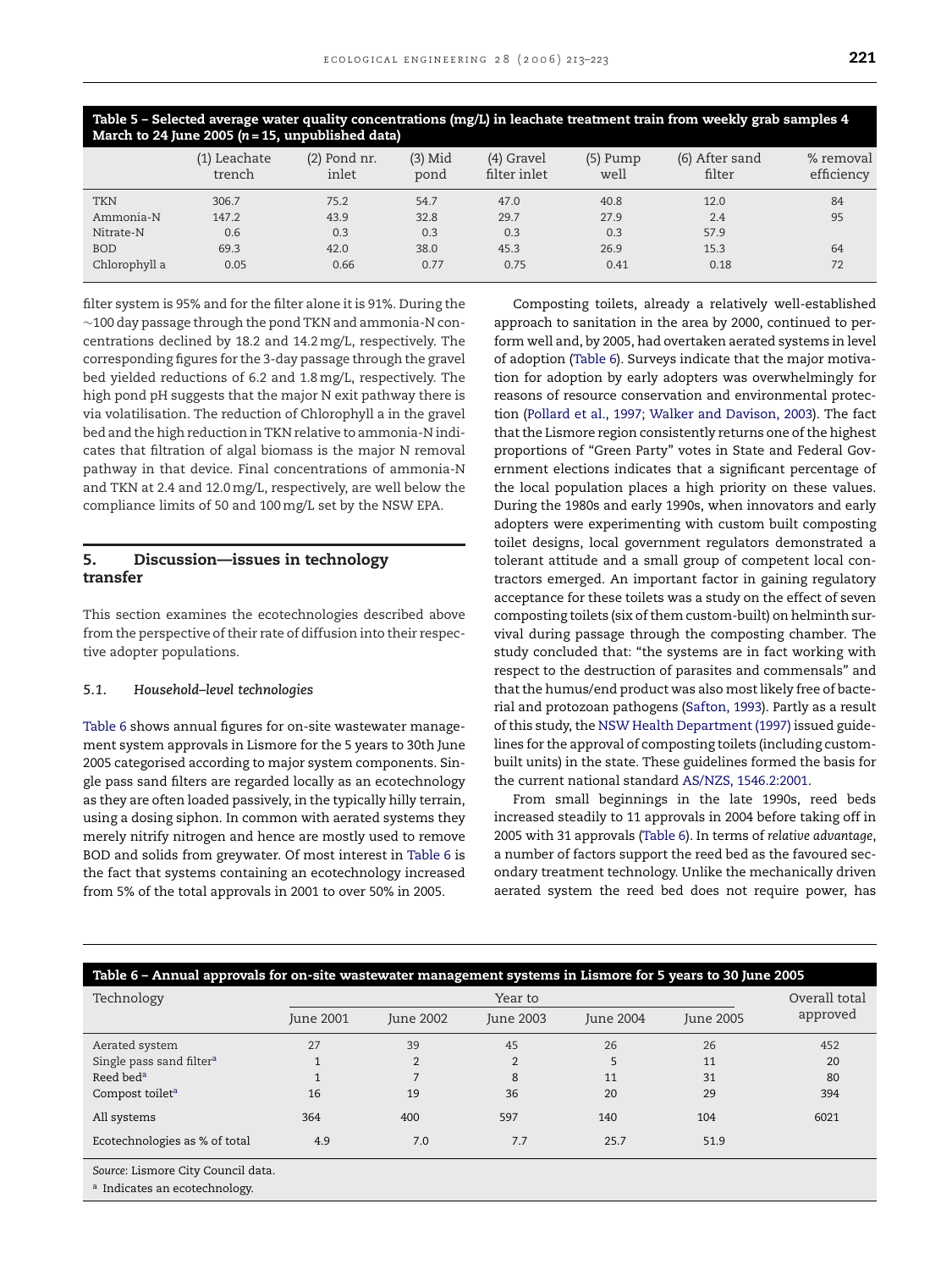relatively low maintenance requirements and is the easiest and cheapest secondary treatment option when failing disposal trenches signal the need for a system upgrade. Other factors are the reed bed's capacity to remove nitrogen and the growing acceptance of the technology by Council regulators, on-site system designers and system installers. Council support is based on extensive monitoring of early reed beds leading to the derivation of the predictive performance models shown in [Fig. 2. A](#page-3-0)n additional factor for Council has been the fact that early misgivings regarding quality of construction and the durability of flexible liners have been allayed by the introduction of the MDPE tubs in 2003. Workshops for system designers and installers and a growing familiarity with installation procedures have led to acceptance and understanding in these two key stakeholder groups.

Because of their perceived benefits as being natural technologies which promote resource conservation and reuse as well as environmental protection both reed beds and composting toilets are seen as attractive to members of an environmentally aware section of the community which contains the innovators and early adopters who launched the technologies locally. [Jager \(2006\)](#page-10-0) also noted "social networks" and "problem awareness" among the mainly environmentally aware adopters of photovoltaic cells in the Netherlands as contributors towards the demand pull for that technology. The regulatory push contained in the guidelines which made nitrogen reduction desirable in Lismore has helped both composting toilets and reed beds to diffuse into sections of the wider community which are not necessarily motivated by concerns for the environment.

#### *5.2. Community–level technologies*

While the final decisions regarding the purchase of single household scale ecotechnologies rest with large numbers of individuals, decisions regarding large ecotechnologies like those described in Sections [3 and 4](#page-4-0) of this paper are made by relatively few people in the purchasing organisation who may be strongly influenced by perceived attitudes of regulators and doubts about venturing into unknown territory. As noted by [Rogers \(1995\)](#page-10-0) a successful "observable" example of an innovation will have a positive impact on the attitudes of potential adopters. Conversely perceived shortcomings will have a negative impact and be highlighted by proponents of the status quo.

Acceptance of FWS wetlands in Australia has been hampered by a number of factors including: (1) past failures of early generation wetlands; (2) contemporary emphasis on reuse of wastewater; (3) emphasis on high-cost (capital and maintenance) engineering technologies; (4) community and government perceptions of mosquito risk; (5) lack of understanding of ecosystem values of wetlands; (6) the need for understanding of the fill-and-draw concept, where rainfall events can be accommodated in FWS wetlands for a design period using controlled outlets with restricted flow rates, followed by slow outflow of highly 'polished' water. Despite these impediments three of the ten STPs in the Lismore, Byron and Richmond River Shires have FWS wetland systems which are now operating successfully. In addition a major FWS wetland upgrade project is currently underway at the West Byron STP. Concept designs have also been completed for three new FWS wetlands in the region, two of them in Byron Shire. The two FWS wetlands discussed in this paper have provided easily observable examples of successful systems. Many field visits have been conducted for local authority engineering and environmental health staff, as well as visitors from other regions, to inspire confidence in this ecotechnology. The wetlands feature landscapes of healthy green vegetation, visible and audible birds and frogs, and the sight of poor-quality influent transformed to clear and healthy looking outflow water. The high cost of some early generation wetlands has also now been rationalised and these systems can provide a cost-effective complement to treatment-reuse schemes or alternative systems where reuse is not practical.

## **6. Conclusion**

The case studies described in this paper are all examples of ecotechnologies which are innovative in the Australian context and have a proven capacity to reduce the discharge of nitrogen from human settlements and activities to the environment. Most of these technologies have multiple pollutant attenuation benefits and several create a useful resource. Three of them, composting toilets, reed beds and FWS wetlands have achieved a certain degree of acceptance in the relevant adopter populations in the area under study. In each of these three cases early hiccups in the areas of design, construction and operation led to initial scepticism in the relevant adopter communities. In each case design or construction adjustments coupled with scientific investigations and extension activities led to a gradual increase in confidence. A changing regulatory environment also gave each technology a boost. In the case of reed beds and composting toilets this boost came in the form of incentives to reduce the load of nitrogen discharged from domestic on-site sewage management systems. In the case of FWS wetlands the boost arose from the need to reduce the concentrations of TSS and BOD resulting from algal blooms in stabilisation ponds. Additional reductions in TN concentrations provided a welcome bonus.

Two of the ecotechnologies, multipurpose wetland restoration and landfill leachate nitrification, each have one full-scale system operating successfully following pilot scale testing of the concept. In both cases unique circumstances made these two technologies economically attractive in their particular context. Having been proven in favourable circumstances both concepts will now be easier to transfer to other situations should the opportunity arise.

Effluent irrigated crop trials on kenaf and hemp indicated that both are capable of taking up large amounts of nitrogen. However, their short growing season and the need to replant annually has led to their rejection as reuse crops for municipal wastewater at Bangalow. The perennial pasture grass *S. sphacelata* has a high N uptake rate when harvested monthly and may have a future as a reuse crop. Its capacity to withstand flooding for extended periods and provide treatment indicates that it may have a future as a wet-and-dry-land cell macrophyte in the reuse and treatment of municipal and agricultural wastewaters under the distinct wet and dry seasonal conditions of a subtropical climate.